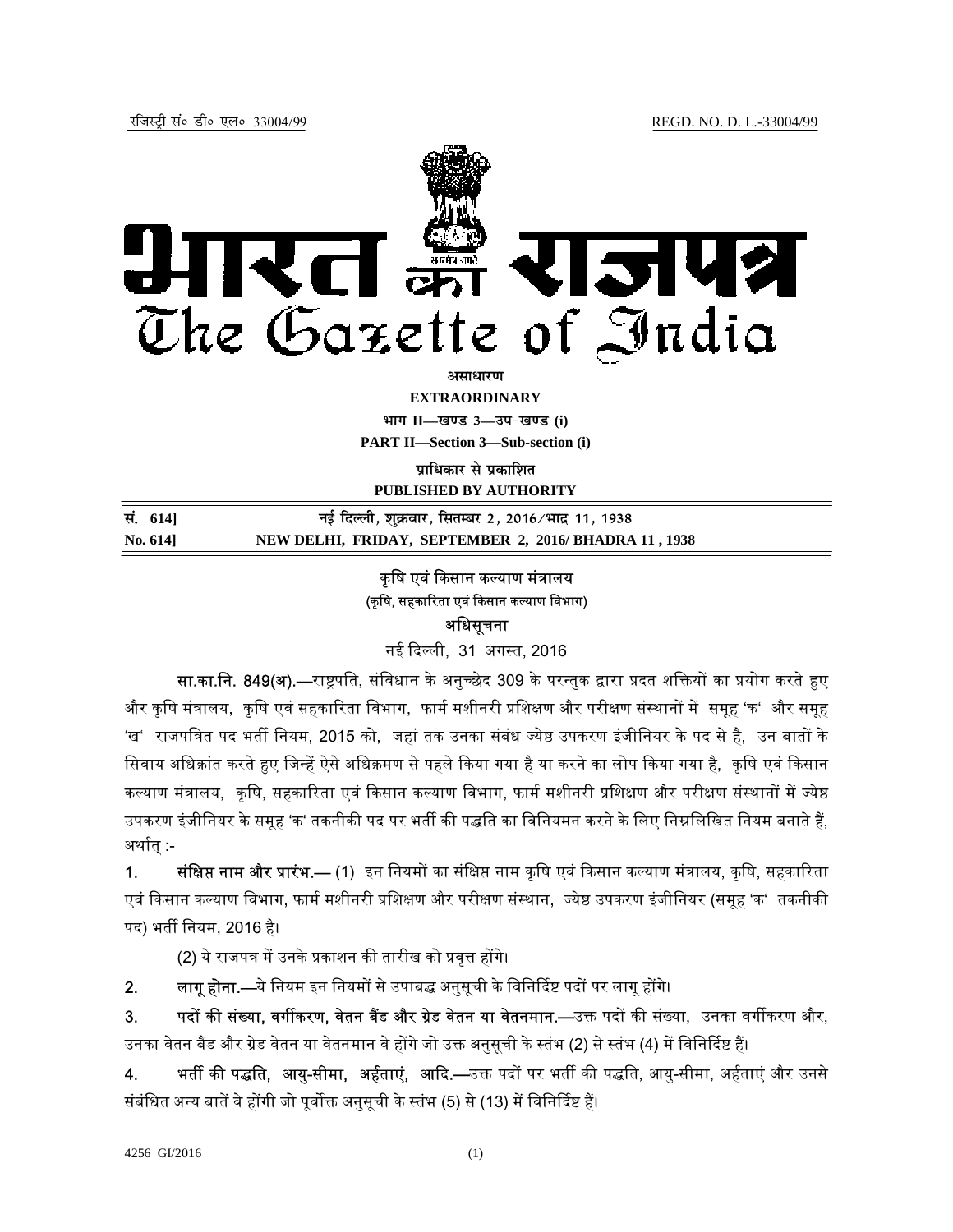# 5. निरर्हता.—वह व्यक्ति -

(क) जिसने ऐसे व्यक्ति से जिसका पति या जिसकी पत्नी जीवित है, विवाह किया है, या विवाह की संविदा की है या

(ख) जिसने अपने पति या अपनी पत्नी के जीवित रहते हुए किसी व्यक्ति से विवाह किया है, या विवाह की संविदा की है, उक्त पदों पर नियुक्ति का पात्र नहीं होगा :

परंतु यदि केन्द्रीय सरकार का यह समाधान हो जाता है कि ऐसा विवाह ऐसे व्यक्ति और विवाह के अन्य पक्षकार को लागू स्वीय विधि के अधीन अनुज्ञेय है और ऐसा करने के लिए अन्य आधार हैं तो वह किसी व्यक्ति को इस नियम के प्रवर्तन से छूट दे सके गी।

**6. शिथिल करने की शक्ति.—**जहां केन्द्रीय सरकार की यह राय है कि ऐसा करना आवश्यक या समीचीन है, वहां वह उसके लिए जो कारण हैं, उन्हें लेखबद्ध करके, तथा संघ लोक सेवा आयोग से परामर्श करके, इन नियमों के किसी उपबंध को किसी वर्ग या प्रवर्ग के व्यक्तियों की बाबत, आदेश द्वारा शिथिल कर सकेगी।

7. ब्यावृत्ति.—इन नियमों की कोई बात, ऐसे आरक्षण, आयु-सीमा में छूट और अन्य रियायतों पर प्रभाव नहीं डालेगी, जिनका केन्द्रीय सरकार द्वारा इस संबंध में समय-समय पर जारी किए गए आदेशों के अनुसार अनुसूचित जातियों, अनुसूचित जनजातियों, भूतपूर्व सैनिकों और अन्य विशेष प्रवर्ग के व्यक्तियों के लिए उपबंध करना अपेक्षित है।

| .             |                  |                  |                     |          |                      |
|---------------|------------------|------------------|---------------------|----------|----------------------|
| पद का नाम     | पद संख्या        | वर्गीकरण         | वेतन बैंड और ग्रेड  | चयन अथवा | सीधे भर्ती किए       |
|               |                  |                  | वेतन                | अचयन पद  | जाने वाले व्यक्तियों |
|               |                  |                  | या वेतनमान          |          | के लिए आयु सीमा      |
| (1)           | (2)              | (3)              | (4)                 | (5)      | (6)                  |
| ज्येष्ठ उपकरण | $01*(2016)$      | साधारण केन्द्रीय | वेतन बैंड -3,       | चयन      | लागू नहीं होता       |
| इंजीनियर      | *कार्यभार के     | सेवा, समूह 'क'   | 15600-39100         |          |                      |
|               | आधार पर परिवर्तन | राजपत्रित,       | रुपये और ग्रेड वेतन |          |                      |
|               | किया जा सकता है. | अननुसचिवीय.      | 6600/- रुपये        |          |                      |
|               |                  |                  |                     |          |                      |

अनसची

| सीधे भर्ती किए जाने वाले<br>व्यक्तियों के लिए अपेक्षित<br>शैक्षिक और अन्य अहर्ताएं | सीधी भर्ती किये जाने वाले<br>व्यक्तियों के लिए विहित आयु<br>और शैक्षिक अहर्ताएं प्रोन्नत<br>व्यक्तियों की दशा में लागू<br>होंगी | परिवीक्षा की अवधि, यदि कोई<br>हो | भर्ती की पद्धति : भर्ती सीधे<br>होगी या प्रोन्नति द्वारा या<br>प्रतिनियुक्ति या आमेलन द्वारा<br>तथा विभिन्न पद्धतियों द्वारा<br>भरी जाने वाली रिक्तियों की<br>प्रतिशतता |
|------------------------------------------------------------------------------------|---------------------------------------------------------------------------------------------------------------------------------|----------------------------------|-------------------------------------------------------------------------------------------------------------------------------------------------------------------------|
|                                                                                    | (8)                                                                                                                             | (9)                              | (10)                                                                                                                                                                    |
| लागू नहीं होता                                                                     | लागू नहीं होता                                                                                                                  | लागू नहीं होता                   | प्रोन्नति द्वारा                                                                                                                                                        |

| प्रोन्नति या प्रतिनियुक्ति या आमेलन द्वारा      | यदि विभागीय प्रोन्नति समिति है, तो उसकी संरचना           | भर्ती करने में किन       |
|-------------------------------------------------|----------------------------------------------------------|--------------------------|
| भर्ती की दशा में,  वे श्रेणियां जिनसे प्रोन्नति |                                                          | परिस्थितियों में संघ लोक |
| या प्रतिनियुक्ति या आमेलन किया जाएगा            |                                                          | सेवा आयोग से परामर्श     |
|                                                 |                                                          | किया जाएगा               |
| (11)                                            | (12)                                                     | (13)                     |
| प्रोन्नति :                                     | समूह 'क' विभागीय प्रोन्नति समिति (प्रोन्नति के संबंध में | संघ लोक सेवा आयोग से     |
| वेतन बैंड-3, 15600-39100 रूपये +                | विचार करने के लिए) जिसमें निम्नलिखित होंगे:-             | परामर्श करना आवश्यक      |
| ग्रेड वेतन 5400 रूपये में ऐसे ज्येष्ठ           | 1. अपर सचिव (यंत्रीकरण एवं प्रौद्योगिकी                  | नहीं है.                 |
| उपकरण इंजीनियर, जिन्होंने उस ग्रेड में          | विभाग), कृषि, सहकारिता एवं किसान                         |                          |
| पांच वर्ष की नियमित सेवा की हो.                 | कल्याण विभाग<br>- अध्यक्ष:                               |                          |
|                                                 |                                                          |                          |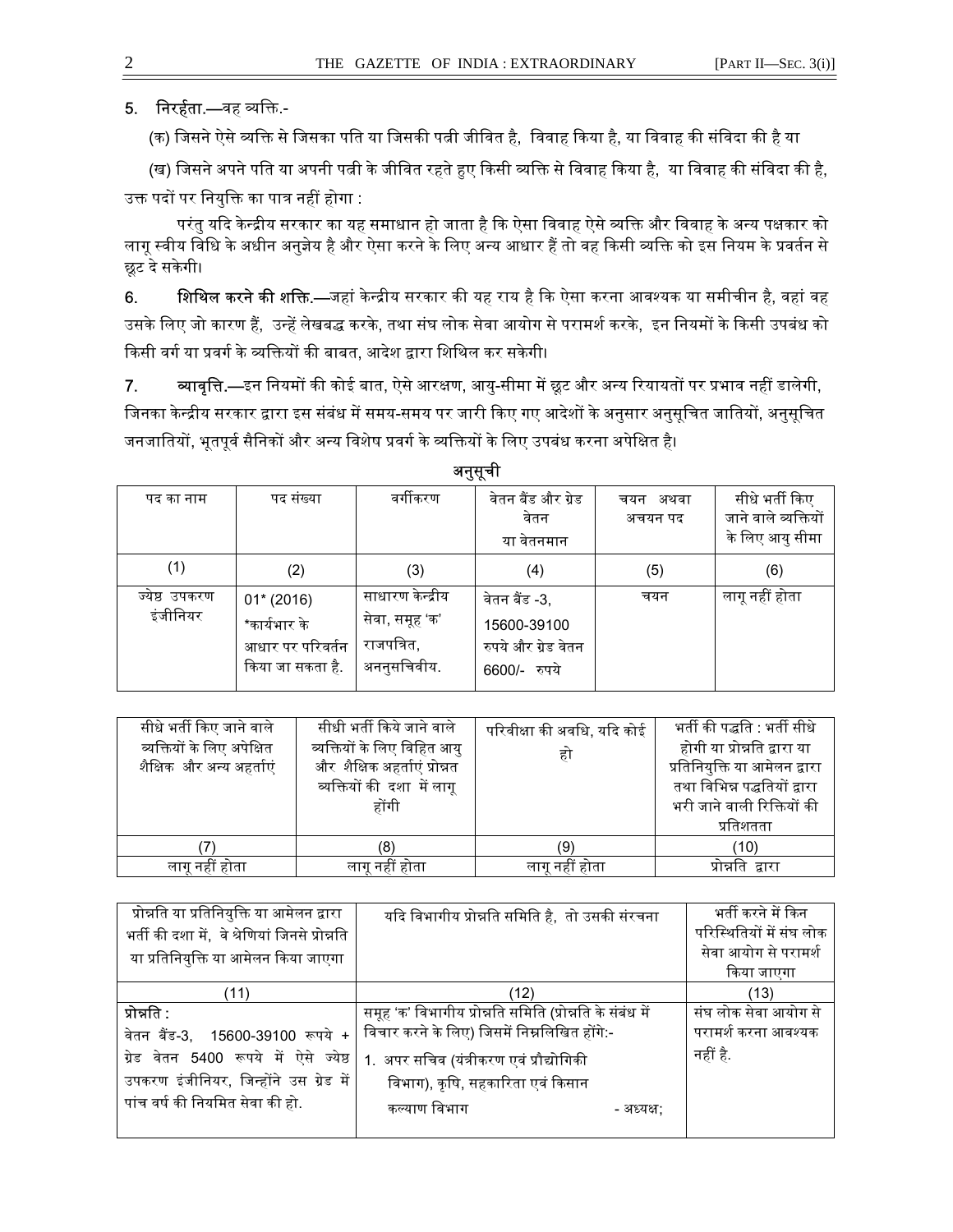| <b>टिप्पण 1:</b> बशर्ते कि उन व्यक्तियों के संबंध | संयुक्त सचिव (यंत्रीकरण एवं प्रौद्योगिकी<br>2. |          |  |
|---------------------------------------------------|------------------------------------------------|----------|--|
| में जिन्होंने पोषक ग्रेड पद जोकि कृषि             | विभाग), कृषि, सहकारिता एवं किसान               |          |  |
| इंजीनियर (उपकरण) है, पात्रता सेवा                 | कल्याण विभाग                                   | - सदस्य: |  |
| नियमित आधार पर संशोधित नियमों की                  |                                                |          |  |
| अधिसूचना की तारीख से जो पूर्ववर्ती                | 3. निदेशक अथवा उप सचिव (यंत्रीकरण एवं          |          |  |
| अधिसूचित नियम, 2001 में उल्लेख किये               | प्रौद्योगिकी विभाग), कृषि, सहकारिता एवं        |          |  |
| गये हों, वही जारी रहे हों.                        | किसान कल्याण विभाग                             | - सदस्य; |  |
| <b>टिप्पण 2:</b> जहां ऐसे कनिष्ठ व्यक्तियों के    |                                                |          |  |
| संबंध में जिन्होंने अपनी अर्हक या पात्रता         |                                                |          |  |
| सेवा पूरी कर ली है, प्रोन्नति के लिए विचार        |                                                |          |  |
| किया जा रहा हो, वहां उनके ज्येष्ठ व्यक्तियों      |                                                |          |  |
| के संबंध में भी विचार किया जाएगा परंतु            |                                                |          |  |
| यह तब जब कि उनके द्वारा की गई ऐसी                 |                                                |          |  |
| अर्हक या पात्रता सेवा, अपेक्षित अर्हक या          |                                                |          |  |
| पात्रता सेवा के आधे से या दो वर्ष से, इनमें       |                                                |          |  |
| से जो भी कम हो, कम न हो और उन्होंने               |                                                |          |  |
| अपने ऐसे कनिष्ठ व्यक्तियों सहित, जिन्होंने        |                                                |          |  |
| ऐसे अर्हक या पात्रता सेवा पहले ही पूरी            |                                                |          |  |
| कर ली है, अगली उच्चतर श्रेणी में प्रोन्नति के     |                                                |          |  |
| अपनी परिवीक्षा<br>की<br>अवधि<br>लिए               |                                                |          |  |
| सफलतापूर्वक पूरी कर ली हो.                        |                                                |          |  |
| <b>टिप्पण 3:</b> प्रोन्नति के लिए न्यूनतम अर्हक   |                                                |          |  |
| सेवा की संगणना करने के प्रयोजन के लिए,            |                                                |          |  |
| किसी अधिकारी द्वारा 1 जनवरी, 2006 से              |                                                |          |  |
| पहले या उस तारीख से, जिससे छठे केन्द्रीय          |                                                |          |  |
| वेतन आयोग की सिफारिशों पर आधारित                  |                                                |          |  |
| पुनरीक्षित वेतन संरचना का विस्तार किया            |                                                |          |  |
| गया है, नियमित आधार पर की गई सेवा                 |                                                |          |  |
| को उक्त वेतन आयोग की सिफारिशों पर                 |                                                |          |  |
| आधारित पर विस्तरित तत्स्थानी ग्रेड वेतन           |                                                |          |  |
| या वेतनमान में की गई सेवा समझी                    |                                                |          |  |
| जाएगी.                                            |                                                |          |  |

[फा. सं. 13-1/2015-एम. एवं टी. (ᮧशा.)]

अश्विनी कुमार, संयुक्त सचिव

## **MINISTRY OF AGRICULTURE AND FARMERS WELFARE**

#### **(Department of Agriculture, Cooperation and Farmers Welfare)**

### **NOTIFICATION**

### New Delhi, the 31st August, 2016

**G.S.R. 849(E).—**In exercise of the powers conferred by the proviso to article 309 of the Constitution and in supersession of the Ministry of Agriculture, Department of Agriculture and Cooperation, Farm Machinery Training and Testing Institute, Group 'A' and Group 'B' Gazetted Technical posts Recruitment Rules, 2015, in so far as it relates to the post of Senior Instrumentation Engineer except as respects things done or omitted to be done before such supersession, the President hereby makes the following rules regulating the method of recruitment to the Group 'A' Technical post of Senior instrumentation Engineer in the Ministry of Agriculture and Farmers Welfare, Department of Agriculture, Cooperation and Farmers Welfare, Farm Machinery Training and Testing Institutes, namely:—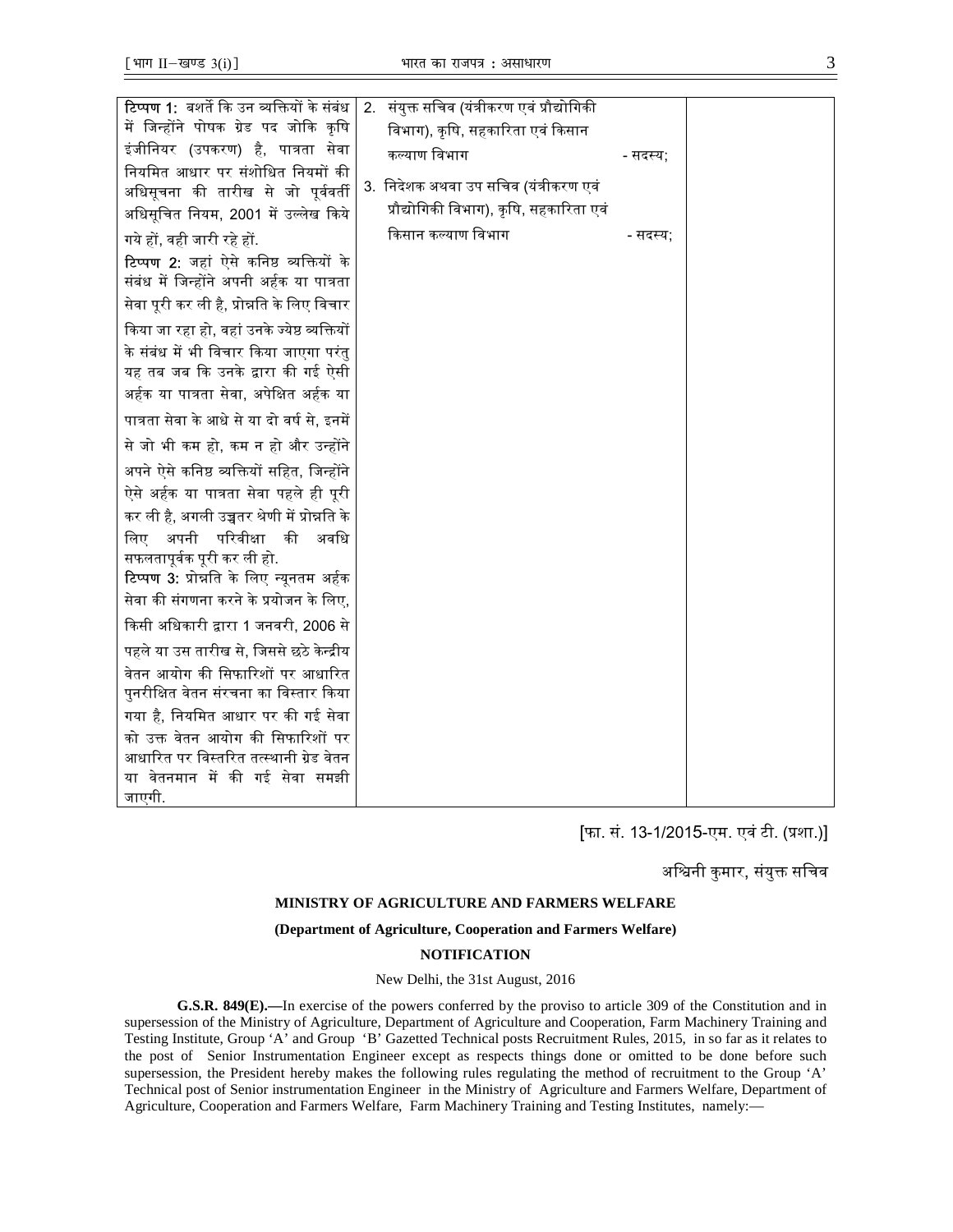**1. Short title and commencement.—(**1) These rules may be called the Ministry of Agriculture and Farmers Welfare, Department of Agriculture, Cooperation and Farmers Welfare, Farm Machinery Training and Testing Institute, Senior Instrumentation Engineer, (Group 'A' Technical post) Recruitment Rules, 2016.

(2) They shall come into force on the date of their publication in the Official Gazette.

**2. Number of post, classification, pay band and grade pay or pay scale.—**The number of said post, its classification, pay band and grade pay or pay scale attached thereto shall be as specified in columns (2) to (4) of the Schedule annexed to these rules.

**3. Method of recruitment, age-limit, qualifications, etc.—**The method of recruitment, age-limit, qualifications and other matters relating to the said post shall be as specified in columns (5) to (13) of the said Schedule.

**4. Disqualification.—**No person,—

- (a) who has entered into or contracted a marriage with a person having a spouse living, or
- (b) who, having a spouse living, has entered into or contracted a marriage with any person,

shall be eligible for appointment to the said post:

Provided that the Central Government may, if satisfied that such marriage is permissible under the personal law applicable to such person and the other party to the marriage and that there are other grounds for so doing, exempt any person from the operation of this rule.

**5. Power to relax.—Where the Central Government is of the opinion that it is necessary or expedient to do** so, it may by order, for reasons to be recorded in writing, in consultation with the Union Public Service Commission, relax any of the provisions of these rules with respect to any class or category of persons.

**6. Saving.—**Nothing in these rules shall affect reservations, relaxation of age-limit and other concessions required to be provided for the Scheduled Castes, the Scheduled Tribes, Other Backward classes, ex-Servicemen and other special categories of persons in accordance with the orders issued by the Central Government from time to time in this regard.

| Name of post                          | Number of<br>post                                                                    | Classification                                                                  | Pay Band and<br>grade pay or<br>pay scale                                | Whether<br>selection<br>post or non-<br>selection<br>post | Age-limit<br>for direct<br>recruits | Educational<br>and<br>other<br>qualifications<br>required<br>for<br>direct recruits | Whether<br>age<br>and<br>educational<br>qualifications<br>prescribed for<br>direct recruits<br>will apply in<br>case of<br>the<br>promotees |
|---------------------------------------|--------------------------------------------------------------------------------------|---------------------------------------------------------------------------------|--------------------------------------------------------------------------|-----------------------------------------------------------|-------------------------------------|-------------------------------------------------------------------------------------|---------------------------------------------------------------------------------------------------------------------------------------------|
| (1)                                   | (2)                                                                                  | (3)                                                                             | (4)                                                                      | (5)                                                       | (6)                                 | (7)                                                                                 | (8)                                                                                                                                         |
| Senior<br>Instrumentation<br>Engineer | $01*(2016)$ .<br>* Subject to<br>variation<br>dependent<br><sub>on</sub><br>workload | General<br>Central<br>Service,<br>Group 'A'<br>Gazetted,<br>Non-<br>Ministerial | Pay band -3,<br>Rs. 15600-<br>39100 plus<br>grade pay of<br>$Rs. 6600/-$ | Selection                                                 | Not<br>applicable                   | Not applicable                                                                      | Not applicable                                                                                                                              |

## **SCHEDULE**

| Period of<br>probation,<br>if any | Method of recruitment whether by<br>direct recruitment or by promotion or<br>by deputation or absorption and<br>percentage of the vacancies to be<br>filled by various methods | In case of recruitment by promotion or deputation or absorption grades<br>from which promotion or deputation or absorption to be made                          |
|-----------------------------------|--------------------------------------------------------------------------------------------------------------------------------------------------------------------------------|----------------------------------------------------------------------------------------------------------------------------------------------------------------|
| (9)                               | (10)                                                                                                                                                                           | (11)                                                                                                                                                           |
| <b>Not</b><br>applicable          | By promotion                                                                                                                                                                   | <b>Promotion:</b><br>Instrumentation Engineer in the pay band-3, Rs.15600-39100<br>with grade<br>pay of Rs.5400 with five years' regular service in the grade. |